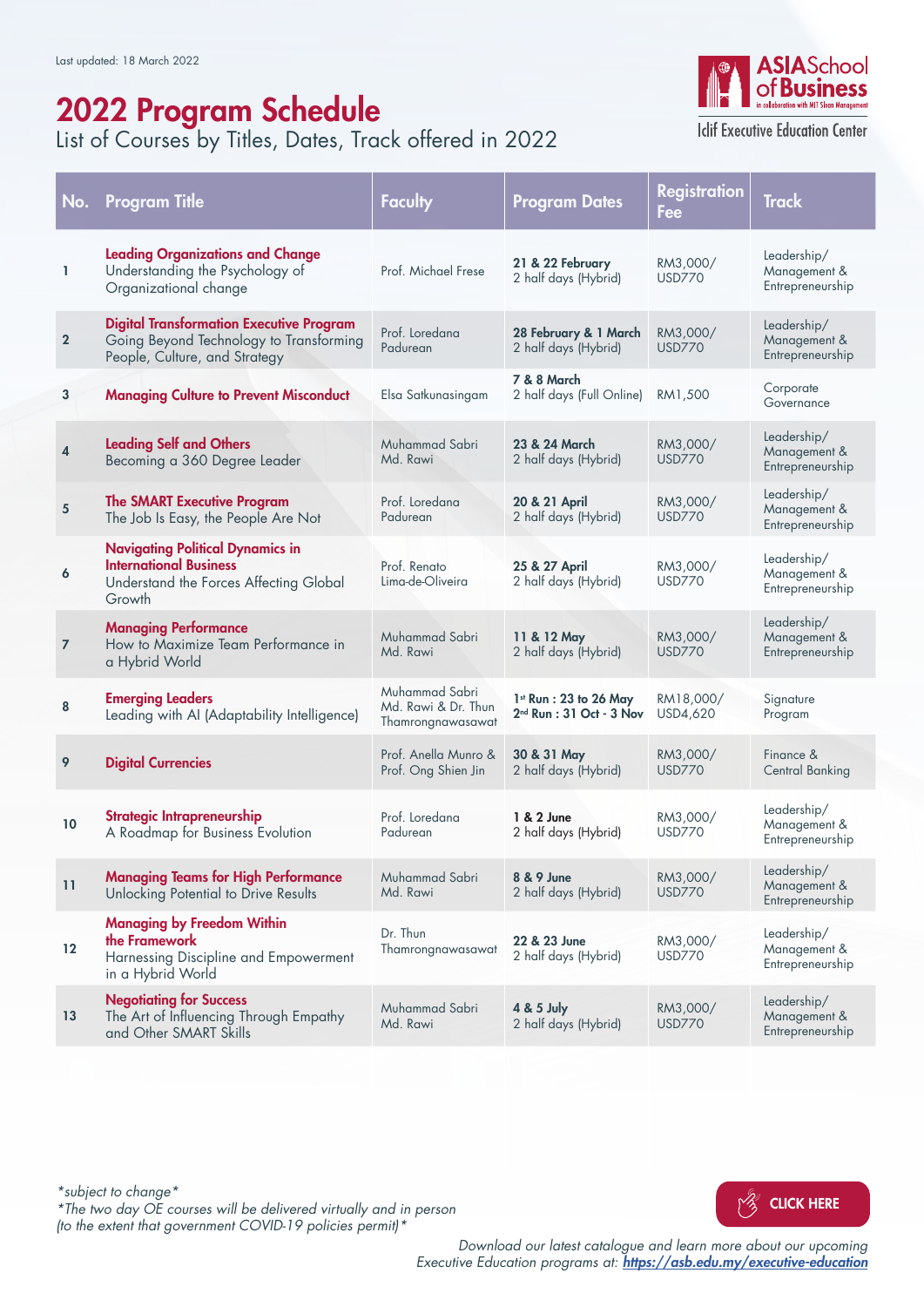# 2022 Program Schedule

List of Courses by Titles, Dates, Track offered in 2022



**Iclif Executive Education Center** 

| No. | <b>Program Title</b>                                                                                                                                | <b>Faculty</b>                                                                                                                                | <b>Program Dates</b>                                   | <b>Registration</b><br>Fee | <b>Track</b>                                    |
|-----|-----------------------------------------------------------------------------------------------------------------------------------------------------|-----------------------------------------------------------------------------------------------------------------------------------------------|--------------------------------------------------------|----------------------------|-------------------------------------------------|
| 14  | <b>Digital in Action</b><br>6 Hacks for Optimized Digital Marketing                                                                                 | Prof. Willem Smit                                                                                                                             | 19 & 21 July<br>2 half days (Hybrid)                   | RM3,000/<br><b>USD770</b>  | Leadership/<br>Management &<br>Entrepreneurship |
| 15  | <b>Strategic Management</b><br><b>Essential Skills for Leaders and Managers</b>                                                                     | Prof. Lawrence Abeln                                                                                                                          | 25 & 26 July<br>6 & 7 December<br>2 half days (Hybrid) | RM3,000/<br><b>USD770</b>  | Leadership/<br>Management &<br>Entrepreneurship |
| 16  | <b>Leading Leaders for Strategic Innovation</b><br>Create breakthrough performance by<br>infusing innovation strategy with leadership<br>capability | Prof. Charles Fine<br>Prof. Loredana<br>Padurean<br>Dr. Thun<br>Thamrongnawasawat<br>Prof.<br>Renato-de-Oliveira<br>Muhammad Sabri<br>Md Rawi | 24 - 29 July                                           | RM30,000/<br>USD7,700      | Signature<br>Program                            |
| 17  | <b>Strategic Supply Chain</b>                                                                                                                       | Prof. Shardul Phadnis                                                                                                                         | 1 & 2 August<br>2 half days (Hybrid)                   | RM3,000/<br><b>USD770</b>  | Supply Chain &<br>Logistics                     |
| 18  | <b>Financial Markets and Asset Pricing</b><br>Essential Principles for Leaders and<br>Managers                                                      | Prof. Eli Remolong &<br>Asst. Prof. Triwit<br>Ariyathugun                                                                                     | 23 & 24 August<br>2 half days (Hybrid)                 | RM3,000/<br><b>USD770</b>  | Finance &<br><b>Central Banking</b>             |
| 19  | <b>What Moves the Bond Market?</b><br>Essential Principles for Leaders and<br>Managers                                                              | Prof. Eli Remolona                                                                                                                            | 6 & 7 September<br>2 half days (Hybrid)                | RM3,000/<br><b>USD770</b>  | Finance &<br>Central Banking                    |
| 20  | <b>Logistics and Supply Change Management</b>                                                                                                       | Prof. Asad Ata                                                                                                                                | 13 & 14 September<br>2 half days (Hybrid)              | RM3,000/<br><b>USD770</b>  | Supply Chain &<br>Logistics                     |
| 21  | <b>Financial Management For Leaders</b>                                                                                                             | Prof. Triwit<br>Ariyathugun                                                                                                                   | 26 & 27 September<br>2 half days (Hybrid)              | RM3,000/<br><b>USD770</b>  | Leadership/<br>Management &<br>Entrepreneurship |
| 22  | <b>Leading Marketing Strategy</b><br>Essential Skills for Market Leadership in<br>Digital ASEAN                                                     | Prof. Willem Smit                                                                                                                             | 22 & 24 November<br>2 half days (Hybrid)               | RM3,000/<br><b>USD770</b>  | Leadership/<br>Management &<br>Entrepreneurship |
| 23  | <b>What Moves the Currency Markets?</b><br>Essential Principles for Leaders and<br>Managers                                                         | Prof. Anella Munro                                                                                                                            | <b>TBC</b>                                             | RM3,000/<br><b>USD770</b>  | Finance &<br><b>Central Banking</b>             |
| 24  | <b>Supply Chain Resilience</b>                                                                                                                      | Prof. Javad Feizabadi                                                                                                                         | 5 & 6 October<br>2 half days (Hybrid)                  | RM3,000/<br><b>USD770</b>  | Supply Chain &<br>Logistics                     |
| 25  | <b>Sustainable Supply Chain</b>                                                                                                                     | Prof. Debabrata<br>Ghosh                                                                                                                      | 17 & 18 October                                        | RM3,000/<br><b>USD770</b>  | Supply Chain &<br>Logistics                     |
| 26  | <b>Managing Customer Experience</b>                                                                                                                 | Prof. Sylvia Ng                                                                                                                               | 26 & 27 October<br>2 half days (Hybrid)                | RM3,000/<br><b>USD770</b>  | Leadership/<br>Management &<br>Entrepreneurship |

*\*subject to change\**

*\*The two day OE courses will be delivered virtually and in person (to the extent that government COVID-19 policies permit)\**

Contact Our Team: Cecilia Chan – cecilia@asb.edu.my Charmaine Augustin – charmaine@asb.edu.my Lily Wong - lily@asb.edu.my

YZ [CLICK HERE](https://asb.edu.my/executive-education)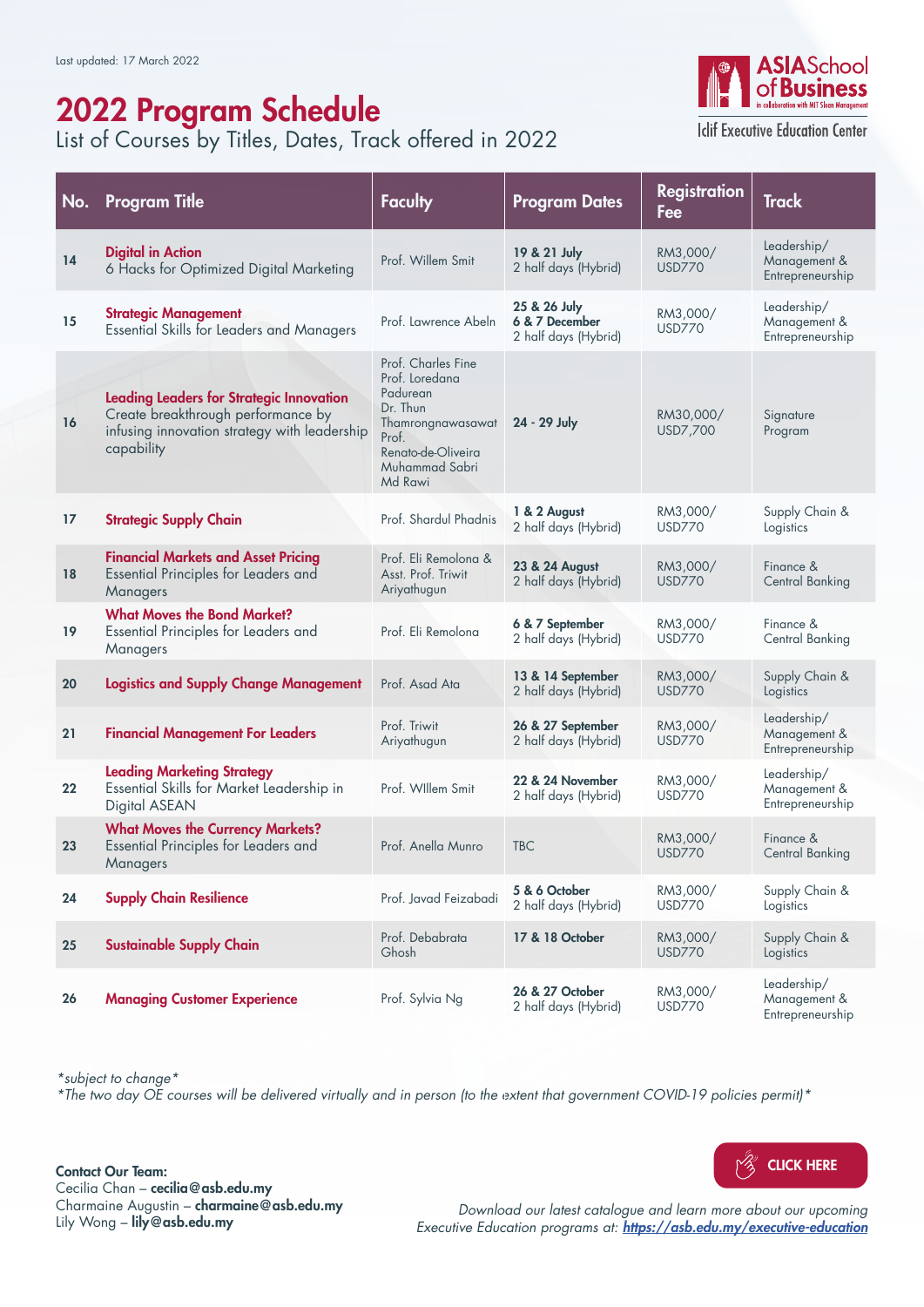

### CUSTOM TOPICS AVAILABLE FOR CUSTOM PROGRAMS

| #            | Program                                                                            | <b>Faculty</b>             |
|--------------|------------------------------------------------------------------------------------|----------------------------|
| 1            | Strategic Mindset: Navigating Your WAZE for A<br>Sustainable Success               | Dr. Thun Thamrongnawasawat |
| $\mathbf{2}$ | Innovating Inside-Out: Becoming The 1%                                             | Dr. Thun Thamrongnawasawat |
| $\mathbf{3}$ | The Leadership Energy Journey: Deciphering<br>Secrets of Long-Lasting Success      | Dr. Thun Thamrongnawasawat |
| 4            | Brain-BASEd Leadership: The Neuroscience of<br>Personal and Organizational Agility | Dr. Thun Thamrongnawasawat |
| 5            | Coaching Workshop                                                                  | Muhammad Sabri Md Rawi     |
| 6            | <b>Catalytic Conversations</b>                                                     | Muhammad Sabri Md Rawi     |
| 7            | Storytelling                                                                       | Muhammad Sabri Md Rawi     |
| 8            | Faster, Smarter, Greener: The Future of the Car<br>and Urban Mobility              | Prof. Charles Fine         |
| 9            | Leading Strategic Innovation                                                       | Prof. Charles Fine         |
| 10           | Supply Chain Management                                                            | Prof. Charles Fine         |
| 11           | Intrapreneurship & Innovation                                                      | Prof. Michael Frese        |
| 12           | Leading Organizations and Change                                                   | Prof. Michael Frese        |
| 13           | Errors, Mistakes, Biases                                                           | Prof. Michael Frese        |
| 14           | Identification in Macroeconomics                                                   | Prof. Hans Genberg         |
| 15           | The Service Centric Organization                                                   | Prof. Loredana Padurean    |



Contact Our Team:

Cecilia Chan – cecilia@asb.edu.my Charmaine Augustin – charmaine@asb.edu.my Lily Wong – lily@asb.edu.my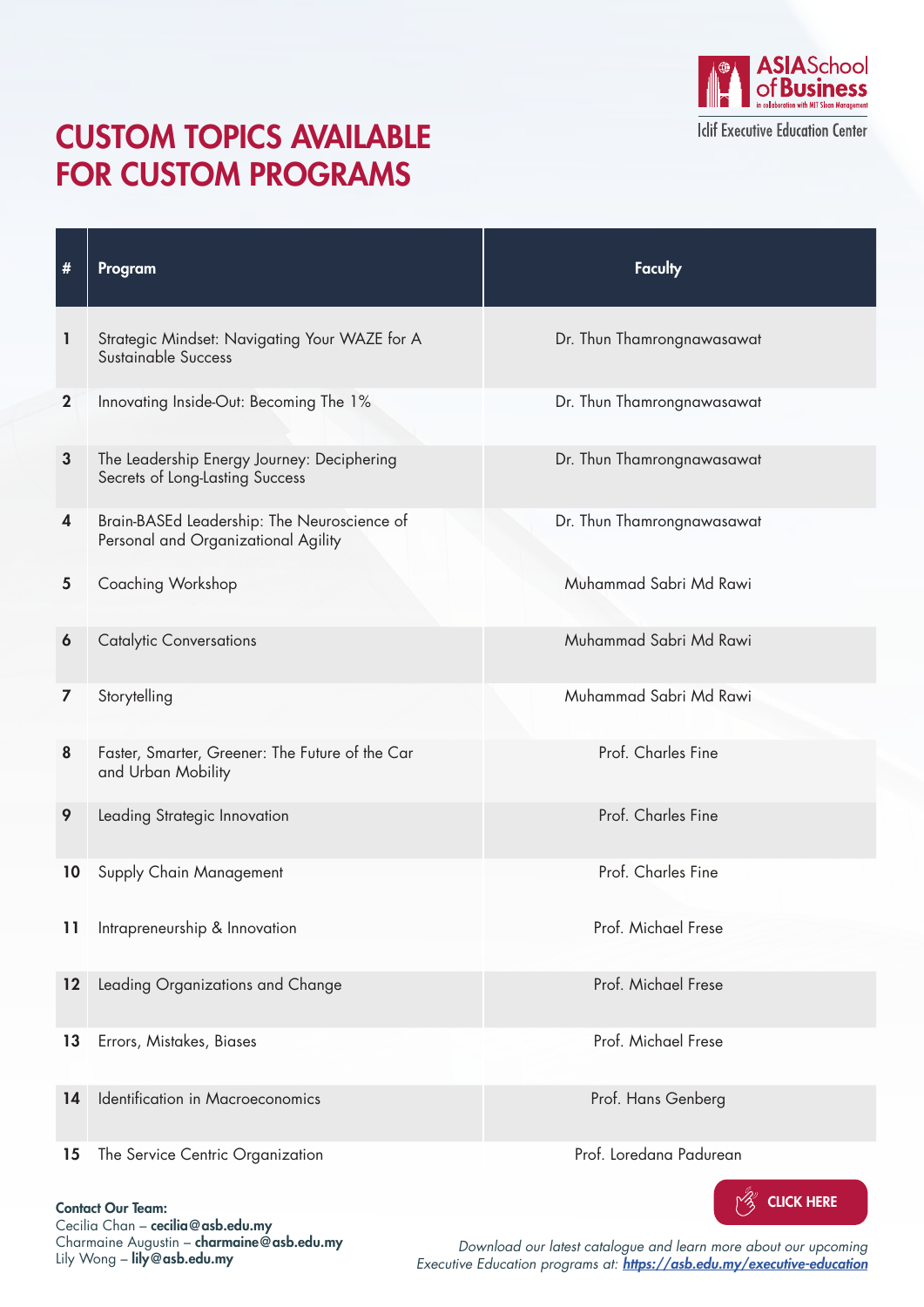#### CUSTOM TOPICS AVAILABLE FOR CUSTOM PROGRAMS



| #  | Program                                                                                             | <b>Faculty</b>                              |
|----|-----------------------------------------------------------------------------------------------------|---------------------------------------------|
|    |                                                                                                     |                                             |
| 16 | Digital Transformation Executive Program at ASB                                                     | Prof. Loredana Padurean                     |
| 17 | The Strategic Intra/Entrepreneurial Organisation<br>- Nail It, Scale It, Sale it.                   | Prof. Loredana Padurean                     |
| 18 | Optimizing Decision Making in Family Firms (A<br><b>Toolkit to Sustain Family Business Success)</b> | Prof. Ambra Mazzall                         |
| 19 | People, Purpose and Performance (How to Design<br><b>Effective Organisations)</b>                   | Prof. Ambra Mazzall                         |
| 20 | <b>Boosting Innovation in Family Business</b>                                                       | Prof. Ambra Mazzall                         |
| 21 | Navigating Political Dynamics in International<br><b>Business</b>                                   | Prof. Renato Lima-De-Oliveira               |
| 22 | Energy Markets, Policies & Sustainability                                                           | Prof. Renato Lima-De-Oliveira               |
| 23 | <b>Platform Strategies</b>                                                                          | Prof. Melati Nungsari<br>Prof. Sam Flanders |
| 24 | Leading Marketing Strategy                                                                          | Prof. Willem Smit                           |
| 25 | Digital in Action                                                                                   | Prof. Willem Smit                           |
|    | 26 Transforming Brands for Success in the Digital<br>Age                                            | Prof. Willem Smit                           |
| 27 | <b>Managing Customer Experiences</b>                                                                | Prof. Sylvia Ng                             |